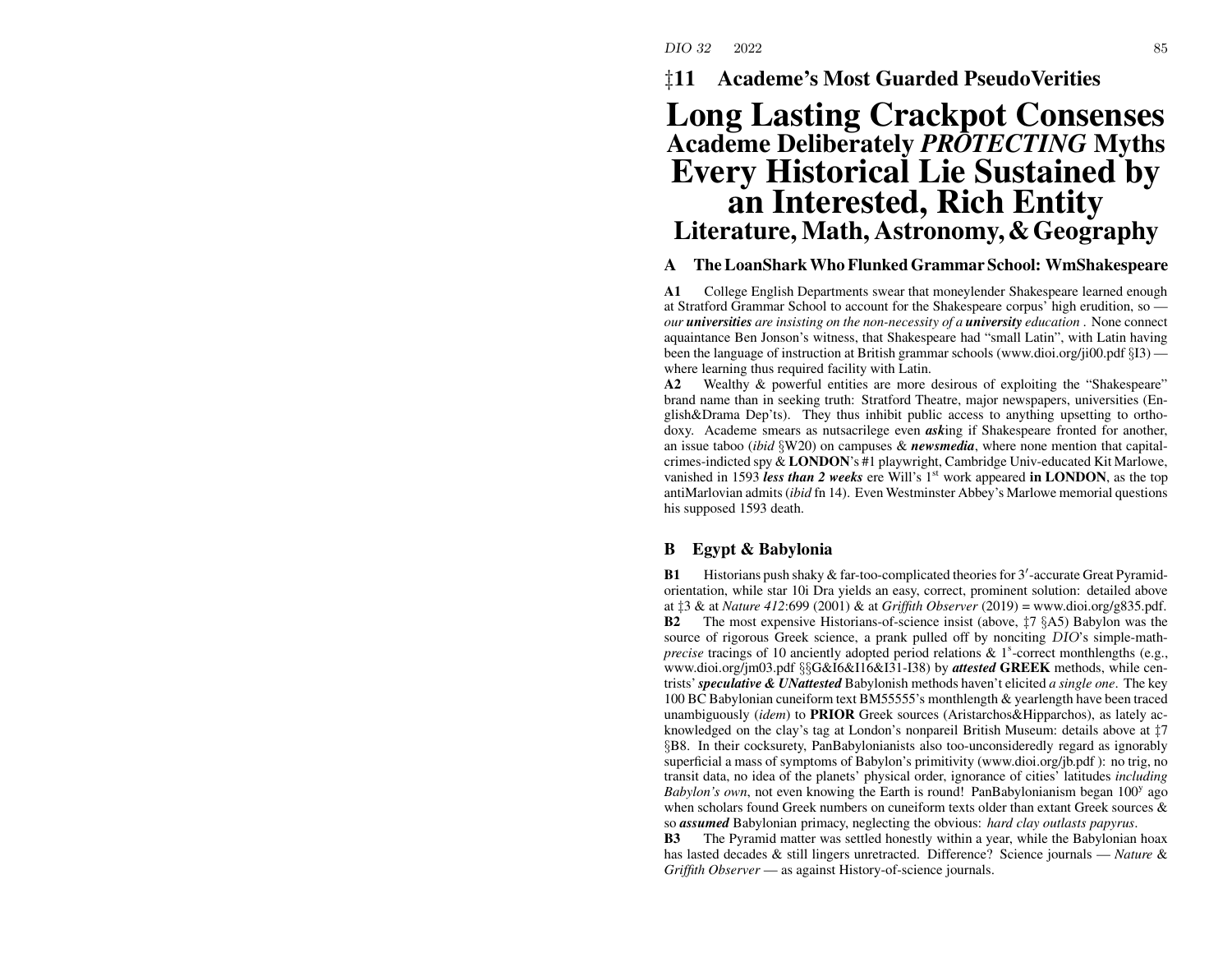### **CWh y Don't Historians Check Atlases? For DECADES on End!**

Ancient geographers' **ZERO-DEGREE MERIDIAN** was the "Blessed Isles". (I.e., that was Greeks' Greenwich.) All historians guess they were the Canaries. But that island group is *800 miles north — and about <sup>a</sup> 1/2 hour east — of where ancient Greek maps actually put the Blessed Isles*, which was at the Cape Verde Islands. Despite DIO's 2017 alert (www.dioi.org/jm01.pdf p.8) on this to Hist.sci Soc's *Isis*, inertia continues undisturbed, as it has for over a century now. Similar inertia: *ibid* §D & www.dioi.org/jg02.pdf fn 5. And so an ever-zombiesque-follow-the-leader History-of-science field has scaled the highest pinnacle of arrogan<sup>t</sup> ineducability, carrying along larger academe, which it leads by tbe stratospheric nose in all such matters.

# **D Plagiarist Ptolemy Defended by Plagiarist** *JHA* **Heirhead-Editor**

**D1** Astrology-bible-author Ptolemy's 4 "observed" Sun-positions were *FIFTY TIMES NEARER* 280<sup>y</sup>-old indoor tables than to the real sky (www.dioi.org/jm01.pdf  $\S G$ ), thus off *by more than the Sun's diameter*. **No scholar denies any of these facts, which unambiguously prove Ptolemy computed his allegedly OUTDOOR "observations" INDOORS.** Yet AAAS' *Science 193*:476 knowingly echo-praises as "The Greatest Astronomer of Antiquity" this proven criminal, and academe awards&promotes even the ugliest, most baselessly&dementedly-fantastic slanderers (**don't miss** www.dioi.org/ns.htm !) of the pioneer systematic exposer of his crimes (Johns Hopkins physicist R.Newton) — *miss-men who robo-cultishly praise an astrologer&faker as The-Greatest even WHILE actually smearing* **OTHER PEOPLE** *as cranks*. And <sup>a</sup> dissenter's home is burgled for fiscal & blackmail material, trying to shut down an independent voice: www.dioi.org/tar.pdf.

**D2**To alibi-defend Hist.sci-icon Ptolemy, allegedly-refereed academic journals&books *attestationlessly* claim Greek astronomical observations' normal accuracy was poor since routinely forced (www.dioi.org/jL09.pdf §A1) to agree with flawed theory — ignoring that, e.g., Greek astronomers determined solstices to  $2<sup>h</sup>$  accuracy, latitudes to 1', the Moon's distance to 2%, & *all 3 monthlengths to 1 time-second or better* (*ibid* §§A2&B). The most prominent (if lonely) alleged evidence for ancient Greek inaccuracy was par<sup>t</sup> of the *Journal for the History of Astronomy*'s would-be triumphant anti-R.Newton&DR 1987 double-Pb paper (*JHA 18*:155&233) by sucophant James Evans (aptly anointed by O.Gingerich in 2013 as heir to *JHA* Editorship), which points to the huge disagreement of Hipparchos' two lunar eclipse-measurements (146&135 BC) of Spica's longitude (*Almajest* 3.1). Evans' checked the method himself outdoors via 1981/7/16's eclipse, finding star  $\lambda$  Sgr's longitude comparably wrong. But the 3 observations' errors are all **larger than the 1/2-degree width of the Moon**: no one could make such an error even once, much less 3 times out of 3! Solution: both men just mis-signed lunar parallax. Their reported errors are <sup>a</sup> joke: respectively (www.dioi.org/jm03.pdf  $\S B7$ )  $-33'$ ,  $+33'$ ,  $-40'$ . **Again: larger than the Moon itself**. When corrected for mis-signed parallax, the observational errors are instead merely  $-2'$ ,  $+2'$ ,  $+1'$ , in-line (www.dioi.org/jm04.pdf p.100) with typical ancient Greek accuracy. (Brief analysis: www.dioi.org/jm03.pdf §B6; fuller: www.dioi.org/jg01.pdf .) Evans 1987 p.275 says "my notes from that evening" ge<sup>t</sup> his star's longitude "too small by about 40'". When www.dioi.org/j800.pdf (*DIO 8*) p.2 (1998 November)  $1<sup>st</sup>$  partially cataloged Evans' mass ofscholarly bloops [lots more at www.dioi.org/jhb.htm#vjcr] and his deliberately & unsubtly skewed non-citations, his reaction epitomized the bravery&honesty of his field by claiming<sup>1</sup> he'd just incuriously trusted 2<sup>nd</sup>-hand orders which luckily reached

him ere he opened DIO 8. So he claims not reading DIO anymore, conveniently evading the impossible task of refuting its serial revelations of his cornucopia of bungles & (www.dioi.org/jm03.pdf fnn 10-11) what he evidently believes are subtle sleights. Evans has since repeatedly been sent DIO<sup>s</sup> which charge that he's hiding his "notes from that [1981 eclipse] evening" (*JHA 18*:275), but he keeps right on hiding them from inquirers (e.g., Thurston: fn 1), while lacking the decency to retract his 1987 mis-claim that he produced key evidence for academe's durable lie of Greek nonempiricism, and so he **lets that botched& now-known-to-be-invalid evidence stand for decades** from higher concern for continuing his pseudo-verification of sacred myth than for historical truth. (Which at least exhibits integrity-consistency with his several plagiarisms: www.dioi.org/jm03.pdf fn 10.) Understand: *we're here describing the most po werful&feared figure in history of astronomy today*, whose favor **decides the fates of its scholars**. There exists not the slightest visible hint that Evans-anointer Gingerich cares. Or anyone else in academe.

## **E Ancient Geograph y**

**E1**1 Academe teaches that spherical trig originated c.100 AD & that no ancient correctly gauged Earth's obliquity (tilt). Yet in 1934 the eminent Indiana University philologist Aubrey Diller, not an anointed historian-of-science, proved sphtrig calculations using accurate obliquity neatly satisfied Strabo-preserved Hipparchan 135 BC latitude data. DIO later found that the theory fruitfully fit further such latitudes Diller didn't even kno w of, finally satisfying all 14 Hipparchos-Strabo data, *on-the-nose every time*. For 87<sup>y</sup> (7/8 of <sup>a</sup> CENTURY) since 1934, historians-of-science, finding no mismath in Diller's key doublediscovery, typically (www.dioi.org/sti56.htm#fgbd) resort to abuse, calling it "absurd", pushing their own people's 2 theories, *neither of whic h fit even 1/2 of the same 14 data*. Be sure to check www.dioi.org/jm03.pdf's devastating **Table 1, which displays all sides' nonfit data** *IN ITALICS*. (*No one has disputed any among the 500 digits in that table*.)

**E2**2 Historians-of-science showed good sense (www.dioi.org/jm03.pdf §I38 & fn 110) when realizing that Greeks' macrogeographical unit, the stade, was 185 meters, but then went shunny in the head when DIO in 2014 unveiled the sole solution so far which precisely explains the 185m stade's origin: since c.300 BC Greeks divided numbers *and meridians* into  $60<sup>ths</sup>$ , they (as moderns created the nautical mile & the meter) used Earth's circumference  $C = 40000000$  meters: because  $40000000$ m/60/60/60 = 185m, the match to the ancient 185m stade thus implies (‡4 §A3) *ancient Greek surveyors had measured Earth's size within 1%*.

**E3** Latersuccessively-standard Sostratos&Poseidonios estimates ofEarth-circumference C hugely disagreed with reality & each other: by  $20\% \& 40\%$ ! History-of-science journals can explain one but not both sizes by speculating that Greeks used an oddball lengthunit. But *Isis*, *JHA*, AmerAstrSoc's Hist.Astr.Div, etc, have shown for decades **no ability to compute-verify** DIO's *decades-long-hermetically-Hist.sci-uncited* discovery (widelycited in the scientific literature, even including <sup>a</sup> standard textbook, ‡10 §B2) that: accounting for light-airbending's effect on two simple & distinct Pharos-based C-measures produces respective matches to within 1% for BOTH Sostratus' & Poseidonios' C-values: *Griffith Observer 82.8* (2018) = www.dioi.org/g828.pdf pp.9-16. But the silence of corrup<sup>t</sup> & incompetent pretend-journals stretches on.

<sup>&</sup>lt;sup>1</sup> Evans' transparent story is needlessly but helpfully detailed (in his [one-day-late for April 1] 1999/4/2 letter to inquirer Thurston [emph added]): "I have been told [the Publisher] printed <sup>a</sup> diatribe [www.dioi.org/j800.pdf p.2], with the usual sarcasm and ridicule. [Anyone can check Evans' integrity re "diatribe" via vol.8's all-too-FACTUAL record of his scientific & even bibliographical sins. (In Hist.sci, criticizing maid-men = banishable.)] Life is too short [an alibi which verbatim-echoes

fellow *JHA*-brave Swerdlow: www.dioi.org/jhb.htm#cdqm or www.dioi.org/j238.pdf §C29] to wasteone's time on that sort of thing, so I've just *thrown away* that issue without opening it or looking at it." Academe unashamed to copy *1984*'s Memoryhole &Goebbels'pyre forrebel truth: *INCINERATE* it. Evans unaware he's thereby confessed to lowering himself to puppethood of archons ordering him not even to **look at** exiled ideas. SuccessStory fromCravenCrawl to *JHA*Editorship. Noplace in academe or press expresses evenmild disapproval ofsuch increasingly-standard *debasement-to ward-advancement*.